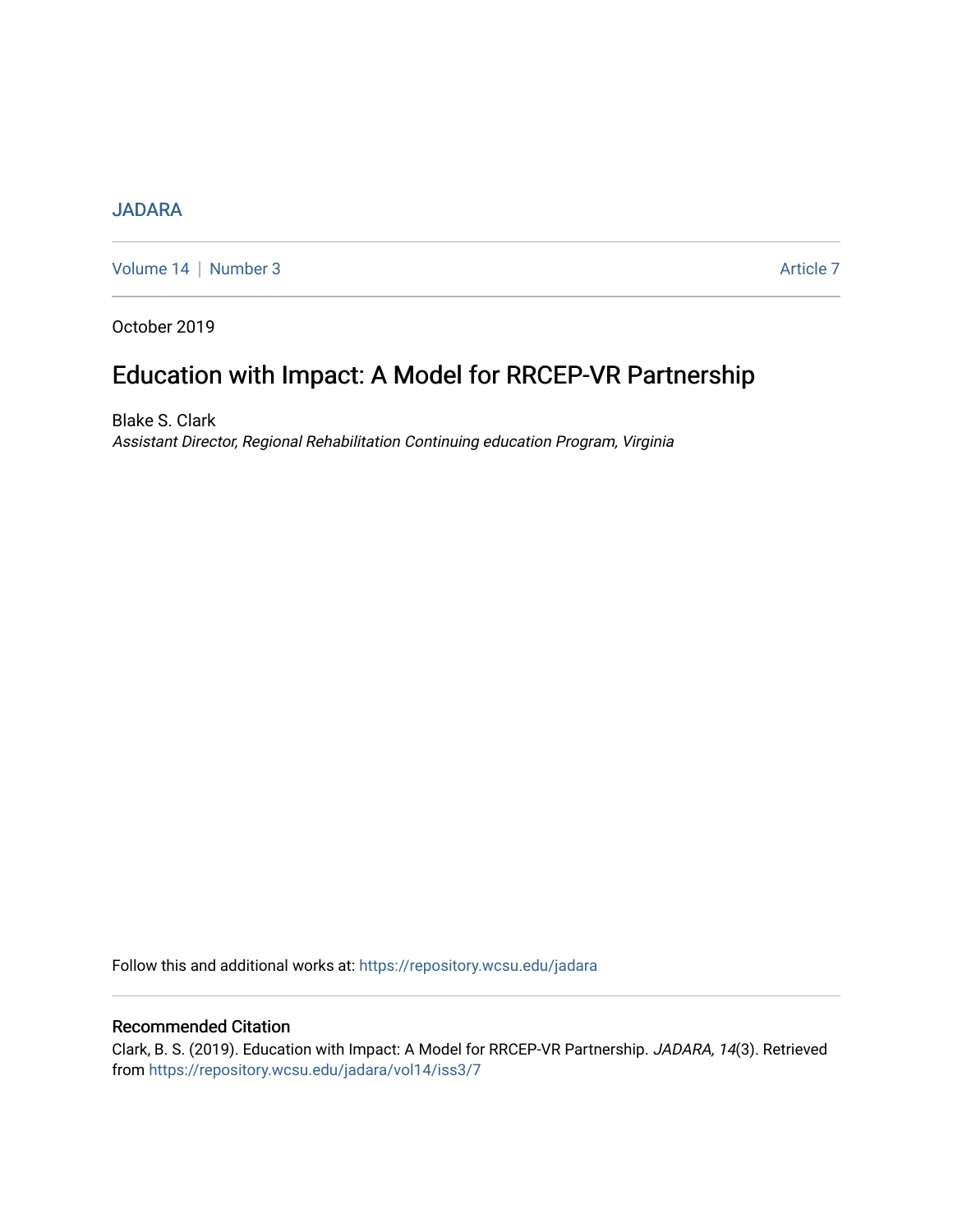# EDUCATION WITH IMPACT: A MODEL FOR RRCEP-VR PARTNERSHIP

#### Blake S. Clark, Ph.D.

For the past several years professionals in the field of deafness have enjoyed a great many advances of both a technical and pro grammatic nature. This professional sophis tication has helped catapult the field into new areas of communications technology, human services, job development, and education. Not only has the field reached new heights, it has also achieved new dimensions of depth in the unique sense of rooting itself in com mon purpose, organization, and knowledge.

This article will describe one of these new areas of development as an example of the field's programmatic sophistication. It is a model for continuing education in deafness which not only sits on the cutting edge of progress, but also helps determine the direc tion and intensity of thai progress. The model does this by showing how the developing of a multi-state network of continuing educa tion can generate information and ideas from national levels and distant places and trans mit them to state and local communities so they may be interpreted into meaningful, workable actions. The article will briefly delineate the concept of this educational model and offer evidence of its long range impact. Similar programs may easily be re plicated in other geographic or program matic areas with similar results.

#### Problems With Impact

Historically, educational programs in the human services field have not succeeded to any great degree in measuring the organiza tional results or outcomes of training. Admit

tedly, it is difficult, particularly in training programs in deafness which address such conceptual issues as "professionalism", "leg islation", or "communications". Indeed, when conducting training of a conference nature, involving many people from many areas with many needs, the problems of effecting a legi timate impact are even more complex.

Because of the difficulty with impact evaluation, most programs turn their atten tion instead to more tangible, easy to measure aspects of education. This practice is often superficial, sometimes deceptive, and can even be dangerous in that it can delude trainees into a false sense of satisfaction with training and minimize the rightful and longterm respect for results.

To address this problem, an innovative strategy has recently been designed and im plemented which does, in fact, allow concep tual ideas and knowledge to be translated into observable results. This strategy is itself the result of a developing relationship be tween vocational rehabilitation agency state coordinators for the deaf (SCD's) and the Regional Rehabilitation Continuing Educa tion Program of the Virginia Department of Rehabilitative Services (RRCEP-DRS) of Federal Region III. Joining forces and re sources, the SCD's and RRCEP-DRS, with the guidance and support of the Region III Rehabilitation Services Administration have been able to produce a relevant and high quality educational program and strategy which has tangible impact in all of the six states of Region III.

1

Dr. Clark is Assistant Director, Regional Rehabilitation Continuing Education Program, Woodrow Wilson Rehabilitation Center, Fishersville, Virginia.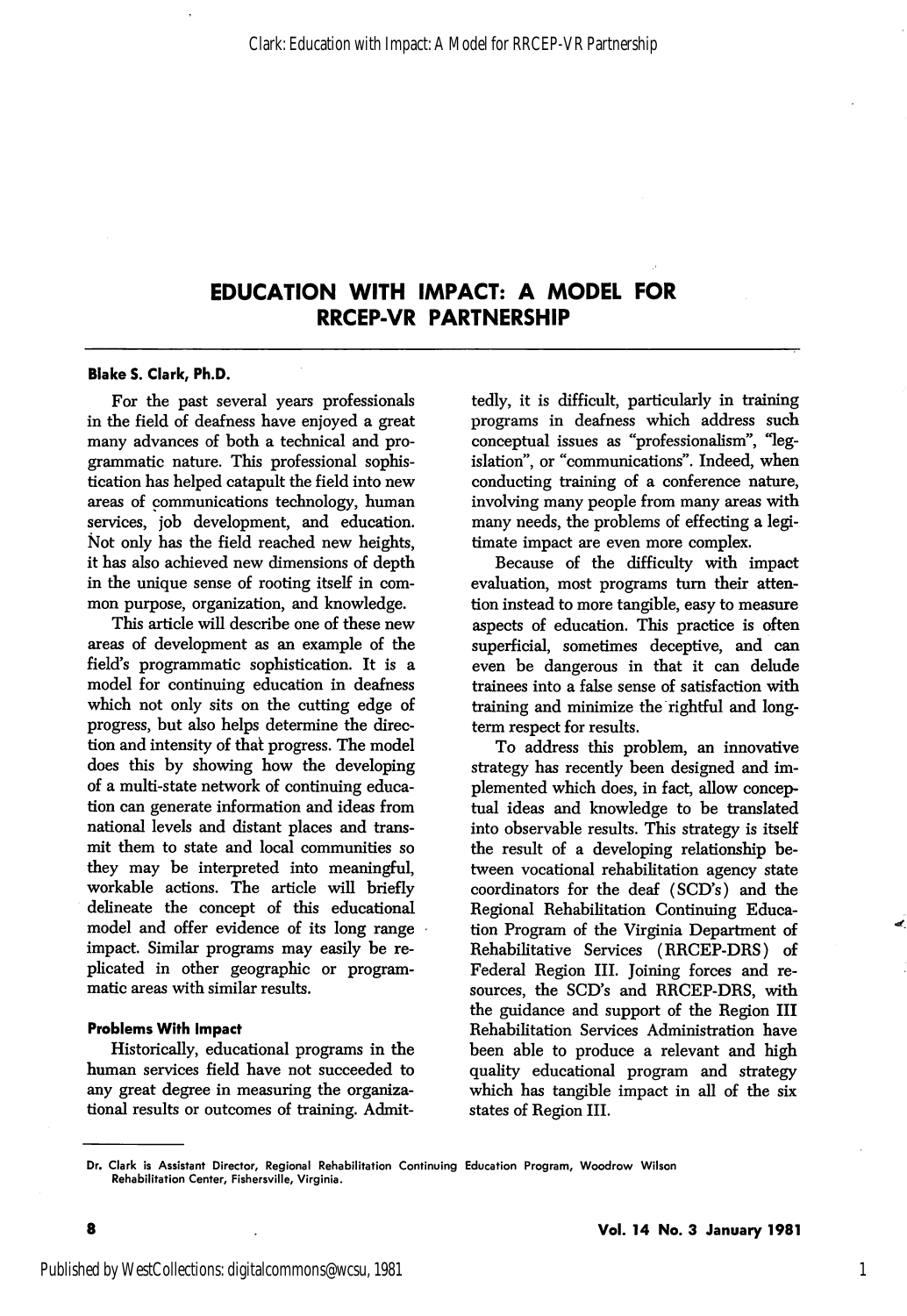#### *JADARA, Vol. 14, No. 3 [1981], Art. 7*

### EDUCATION WITH IMPACT: A MODEL FOR RRCEP-VR PARTNERSHIP

#### The Model Concept and Program

The "Model Continuing Education Pro gram in Deafness", as it is called, was de signed to meet several needs. First, there was a need to share ideas, resources, and energy among state programs in Region III. Second, there was a need to provide an en vironment for learning; a stage for the most notable leaders, educators, and innovators in the field to share their combined expertise with front-line practitioners. Third, there was a recognized need to go beyond the conven tional thinking of an "annual conference", which by design must limit the audience and generalize the content, and to provide a strategy for follow-up and specificity for state and community concerns.

The evolution of the plan to meet these needs resulted in a unique conceptual model of education. Supported by a modest shortterm discretionary grant from the Region III Rehabilitation Service Administration, a year long series of seven training events was formulated. This included a Region-wide educational conference and followed up by six state-specific workshops focused on ac tion and implementation.

Using a dual approach the Model sought to incorporate education and business. It was a chance to both learn and work in an environment which brought hundreds of peo ple together for the first time, yet fostered individuality and specificity for the work setting.

The first event, the Regional Conference, was presented in October 1978 in Wilming ton, Delaware. The Conference theme, "Deaf ness: The Law and Mental Health", at tracted many of the pioneers and leaders in this field. The Conference design focused not only on the messages from nationally promi nent speakers, but also allowed for related special interest groups, large and small group discussions, and statewide planning meetings. These planning meetings were, in many in stances, the birthplaces of future action pro grams addressed to the presented issues.

At the conclusion of the three-day Con ference, the 125 participants, representing groups of parents, consumers, and profession

als at all levels, had a wealth of facts, new ideas, and new challenges to face them. More than this, however, they had new support systems to turn their ideas and challenges into reality. New coalitions and task forces had been formed. New relationships had been nurtured. New educational materials had been developed from the Conference (videotapes, proceedings, discussion notes, handouts, bibliographies, pamphlets, etc.). Plans were well underway by the Confer ence's end for further meetings and organiza tional actions aimed at improving the mental health and legal service delivery systems to deaf individuals in Region III.

From that point on, RRCEP-DRS devoted its technical expertise and support to develop ing the six state "follow-up conferences" which were planned as a way of taking the message of the Regional event to a wider audience and with more meaningful applica tion. Working closely with the VR State Co ordinators for the Deaf, a series of six statespecific conferences were planned through out 1979. Each state used the regional con ference's basic format (i.e., small group dis cussions, special interest groups, and plan ning meetings) highlighted by major speak ers, many of whom had attended the regional event. Thus, the theme was carried through to reach the ultimate benefactors with chal lenge-oriented speakers, subject-oriented dis cussions, and action-oriented professional meetings.

Over 800 people actually took part in the year-long project, most of whom were partici pating in "localized" versions of the regional conference. In all, seven conferences were presented which consistently focused on specific and relevant issues and involved most of the actual constituents with whom the conference participants related on a daily basis, because of this concept of diversifi cation, the substantive issues had far more potential for eventual action than would have been possible in more generalized confer ences with nominal or token representation by participants.

 $\circ$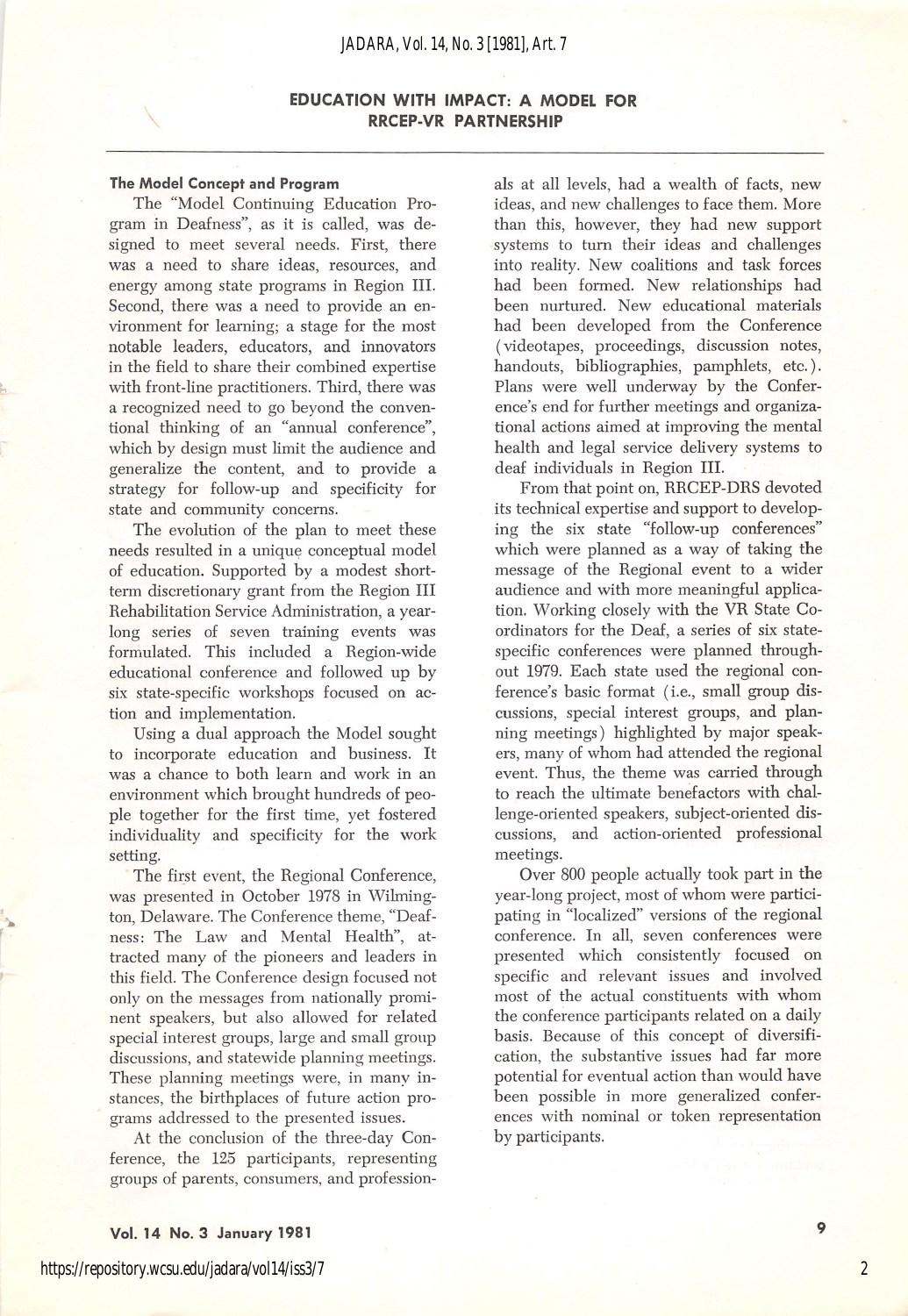## EDUCATION WITH IMPACT: A MODEL FOR RRCEP-VR PARTNERSHIP

## Results and Outcomes

What makes this Model Continuing Edu cation Program so unique? The most signifi cant dimension is its impact. The strategy which has made this program successful has tended to move simultaneously in two direc tions, upward and downward, toward effec tive, observable, demonstrable results. In one respect, general awareness of the issues and concerns regarding the law and mental health in the field of deafness has obviously been heightened. By all reports it has been shown that people are better educated and, by sharing a common knowledge base, are better able to relate in more productive and more purposeful ways.

Beyond this gain in knowledge is also a heightened sense of motivation and enthu siasm. People are asked to encounter each other on a face-to-face basis and wrestle with the real issues of local resources, politics, funding, or each other. Thus participants de velop more meaningful and productive alli ances and develop a sense of commitment and responsibility to their own programs and to the larger programs of which they are a part.

Conversely, the Model program strategy has helped to move the field downward to ward a deepening sense of fulfillment and stability. It has done this by building into its system the mechanisms necessary to enact change at the local and state levels of service delivery.

The following examples stand as testi mony of the ultimate value and impact of this educational strategy. It can be shown that the Region III Model Continuing Edu cation Program in Deafness was directly res ponsible for the establishment of the Com mittee on Mental Health and Deafness in West Virginia. This is a multi-agency, com munity based group who, themselves, ad vocate in many ways for mental health pro grams and services. Furthermore, state agen cies such as welfare, education, health re habilitation, and the governor's office, working together for the first time, established a statewide TTY hotline and helped legislate

the placement of 55 TTY's throughout the state for emergency purposes.

In Washington, D. C., the District-wide follow-up conference uncovered such a multi tude of needs in the service delivery system that provisions for future program evaluation, needs assessments, and training were built into the Vocational Rehabilitation agency's State Plan for services to deaf clients. Simi lar provisions were also made in other VR agency programs.

Pennsylvania groups were able, through their state-wide conference, to assist in the creation of a new deaf advisory committee to serve the VR agency. Moreover, processes are now underway to formalize relationships with specific programs between the rehabili tation agency and the state department of mental health. Deaf citizens and other prac titioners in the field are also aggressively seeking out responsibilities and duties in other areas of the service delivery network since now, for the first time, they actually know each other on a first name basis. Again, the Model Continuing Education Program was instrumental in bringing together for a united purpose this heretofore fragmented system of special interests.

Finally, in Delaware, the state department of mental health has moved to set up a pro gram within the department to meet the special needs of mentally ill and emotionally dis turbed deaf clients. Part of this program will include sign language training for staff and future areas of progress may include special ized staffing, funding, and more formalized relationships with other state agencies.

The gains for the state VR agency pro grams in deafness have been substantial. En joying a visibility and achievement record rarely felt in other departments of the VR agency, services to deaf persons have increas ingly gained attention, respect, and the result ing support and cooperation that will gen erally accompany such respect.

#### Conclusions

It has been stated and documented that the Model Continuing Education Program